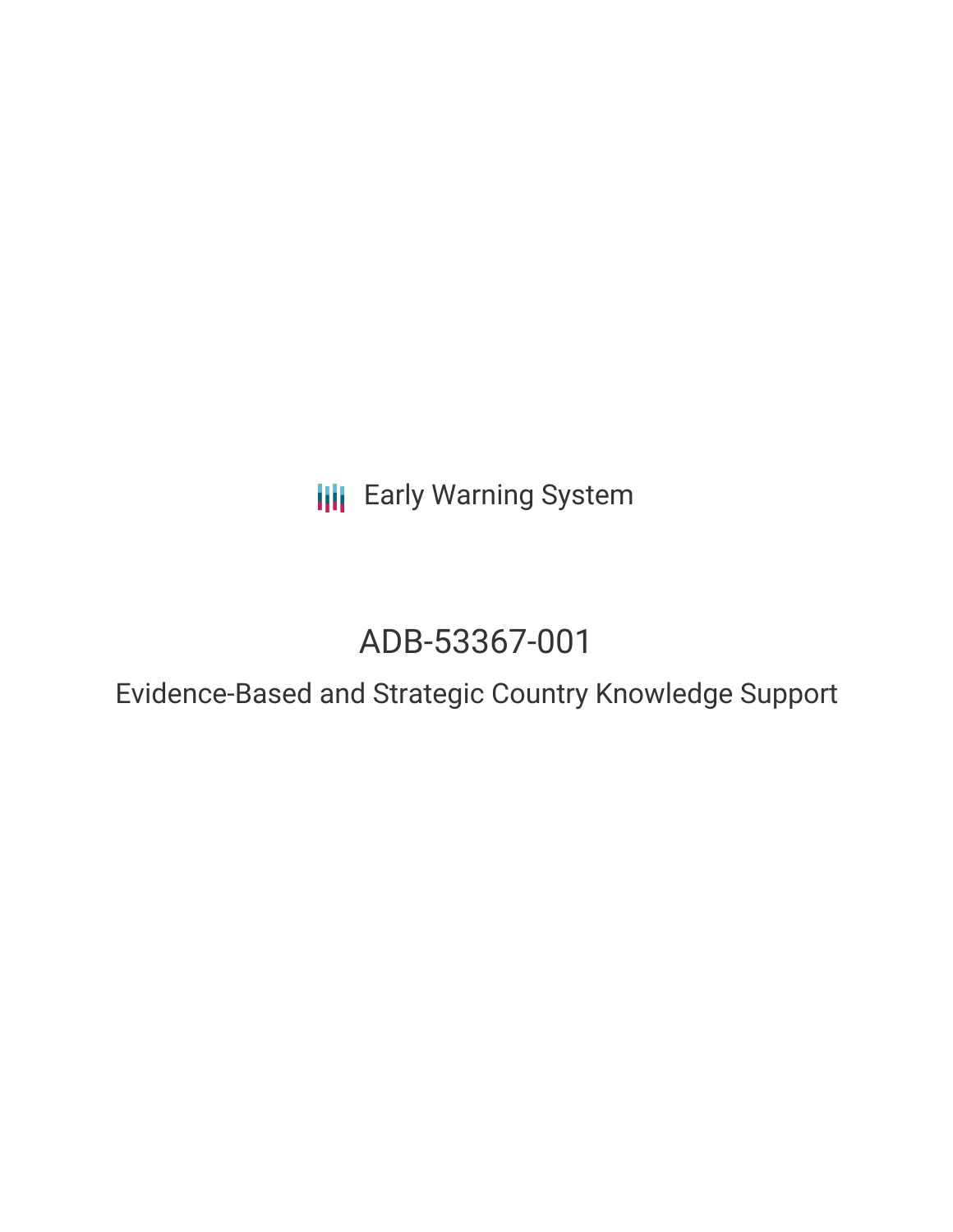

## **Quick Facts**

| <b>Countries</b>               | China, Indonesia, Philippines                                           |
|--------------------------------|-------------------------------------------------------------------------|
| <b>Specific Location</b>       | China - Nation-wide; Indonesia - Nation-wide; Philippines - Nation-wide |
| <b>Financial Institutions</b>  | Asian Development Bank (ADB)                                            |
| <b>Status</b>                  | Active                                                                  |
| <b>Bank Risk Rating</b>        |                                                                         |
| <b>Voting Date</b>             | 2019-10-18                                                              |
| <b>Sectors</b>                 | Law and Government                                                      |
| <b>Investment Type(s)</b>      | Grant                                                                   |
| <b>Investment Amount (USD)</b> | $$0.23$ million                                                         |
| <b>Grant Amount (USD)</b>      | $$0.23$ million                                                         |
| <b>Project Cost (USD)</b>      | $$0.23$ million                                                         |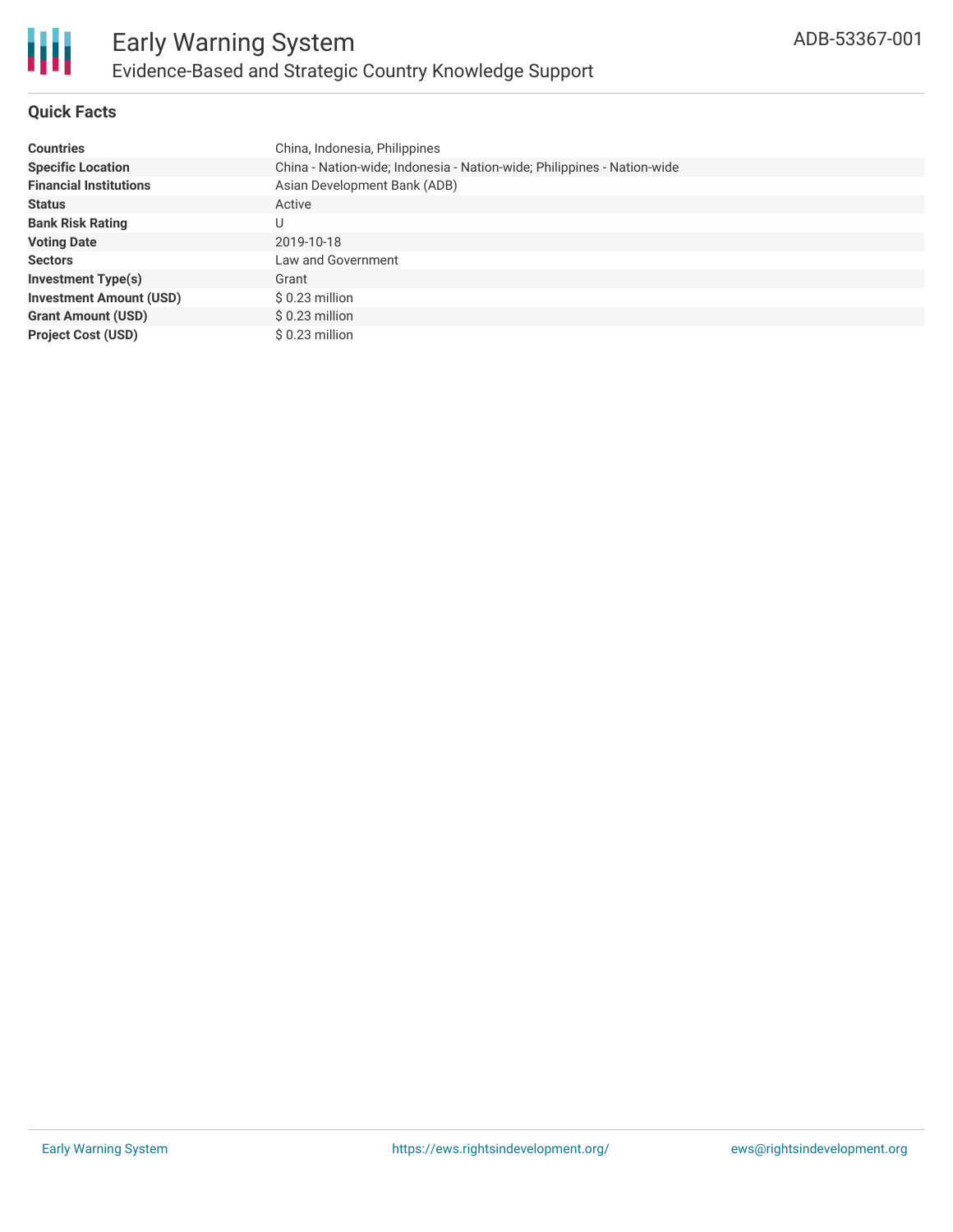

# **Project Description**

According to the bank document, the proposed small-scale knowledge and support technical assistance (TA) will test new approaches to provide strategic country-specific knowledge solutions that support the country's development priorities and strategies, and ADB's operations. The TA will operationalize the knowledge elements of ADB's Strategy 2030 and the President's Planning Directions for 2019 through strategic application of its research and analytical capabilities to strengthen national planning in the DMCs.

This will also help improve business development within these countries based on enhanced investment quality and policy dialogue. The TA will implement a country-focused approach using the CPS as the main platform to define customized knowledge support, promote the use of innovative technologies, and deliver integrated solutions through cross-sector expertise.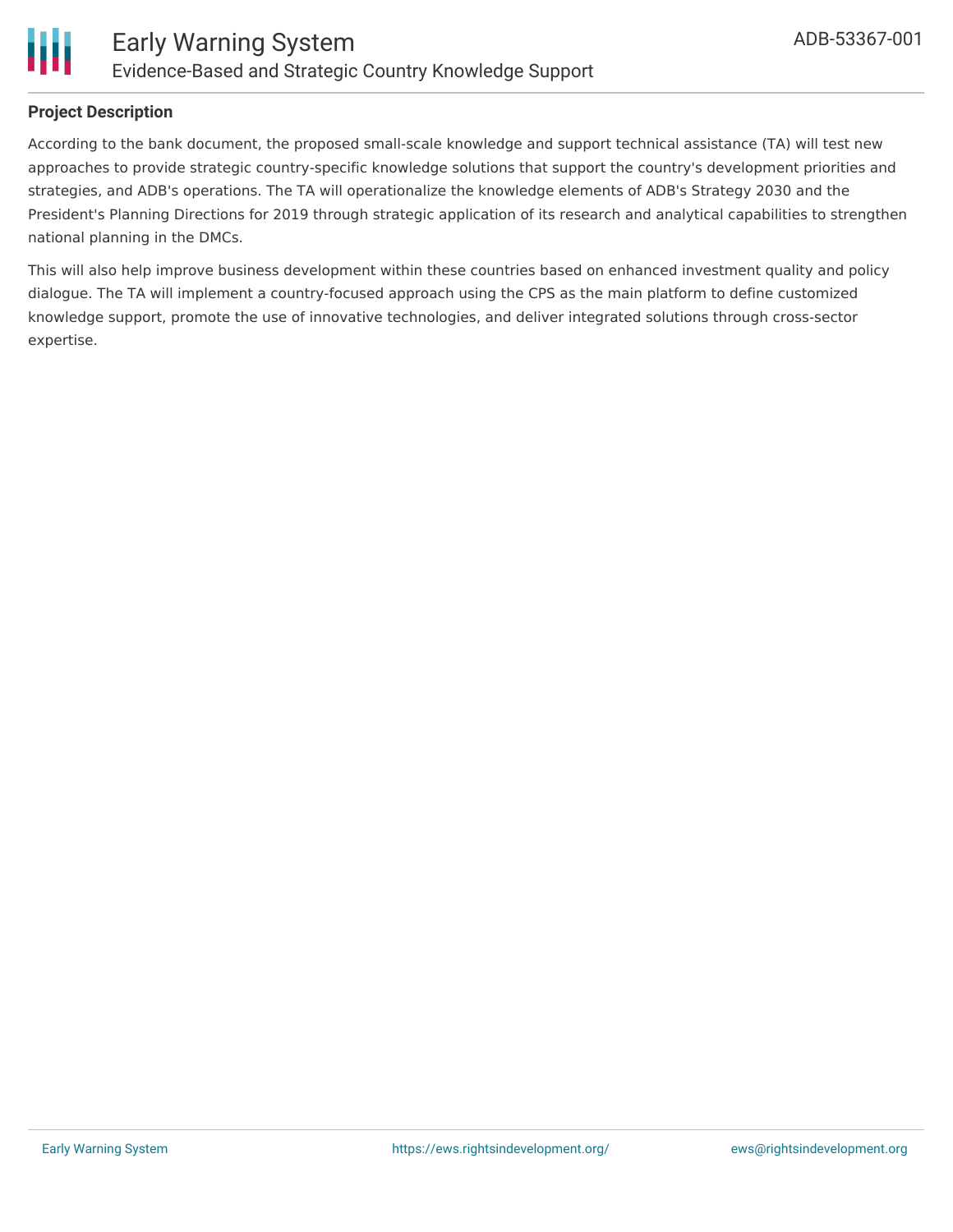

### **Investment Description**

Asian Development Bank (ADB)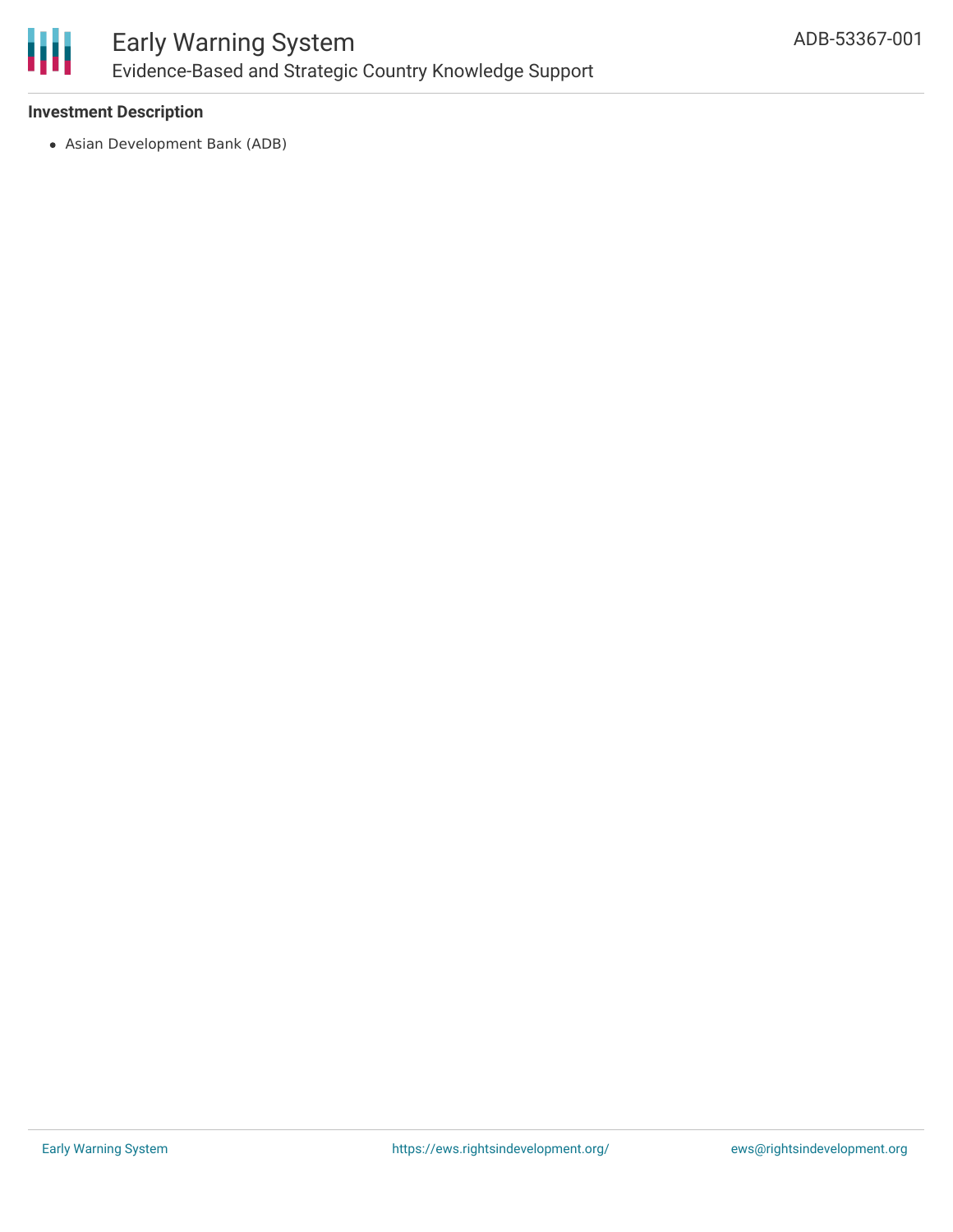#### **Contact Information**

**Responsible ADB Officer** Sonia Chand Sandhu

#### **Responsible ADB Department**

The Office of the Director-General, Sustainable Development and Climate Change Department **(**SDOD)

#### **Responsible ADB Division** SDCC-KC

#### **Executing Agencies**

Asian Development Bank 6 ADB Avenue, Mandaluyong City 1550, Philippines

#### **ACCOUNTABILITY MECHANISM OF ADB**

The Accountability Mechanism is an independent complaint mechanism and fact-finding body for people who believe they are likely to be, or have been, adversely affected by an Asian Development Bank-financed project. If you submit a complaint to the Accountability Mechanism, they may investigate to assess whether the Asian Development Bank is following its own policies and procedures for preventing harm to people or the environment. You can learn more about the Accountability Mechanism and how to file a complaint at: http://www.adb.org/site/accountability-mechanism/main